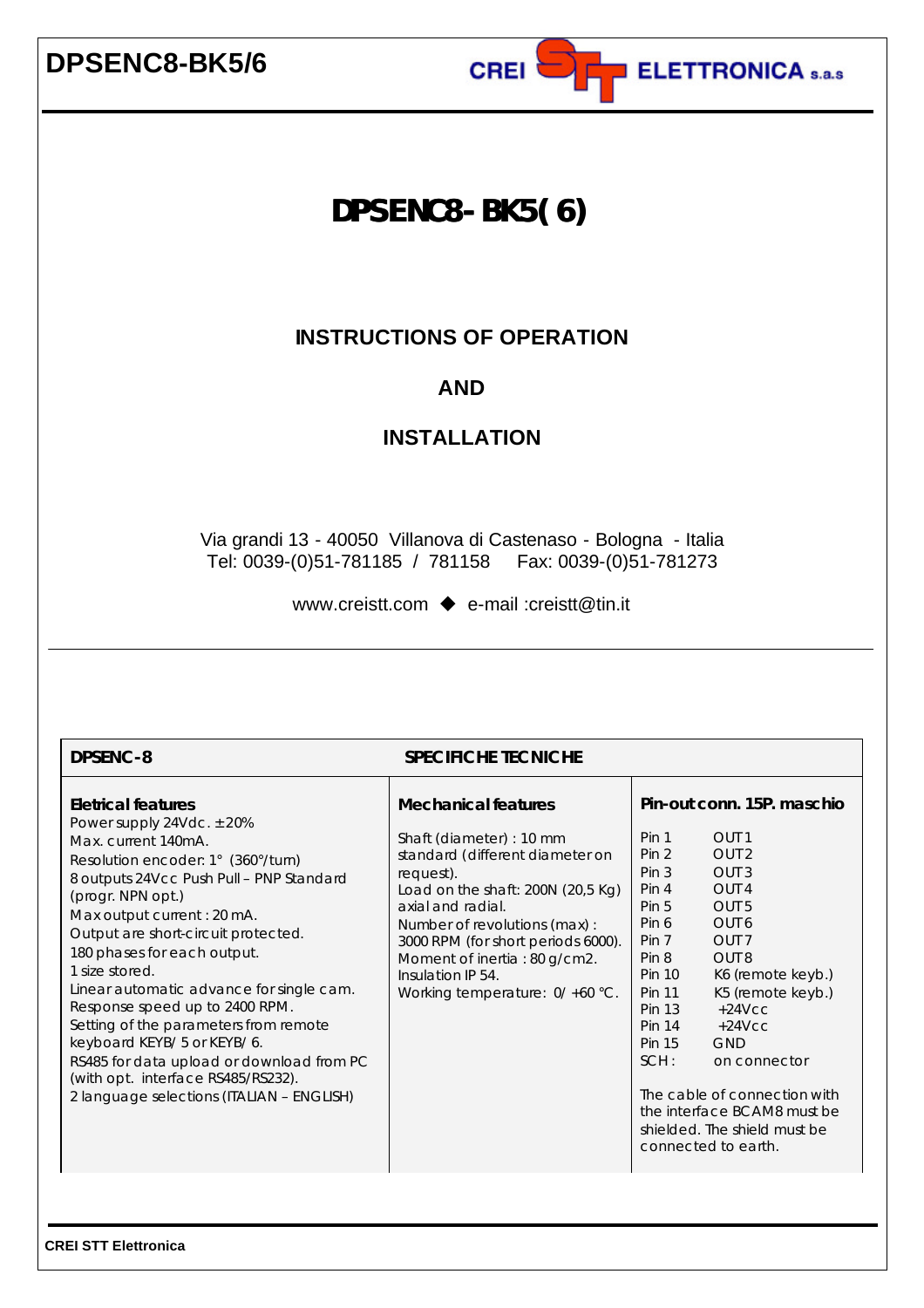

# **1. LAY-OUT of connections**



**WARNING ! ! !**

CORRECT EARTH IS VITAL

## **2. Dimensions - Holes**



| Model     | <b>Fastener</b> | fixing |  |
|-----------|-----------------|--------|--|
| DPS ENC/8 | servo           | Axial  |  |

|           |    | D    | E  | F  |  |
|-----------|----|------|----|----|--|
| 57<br>ا ب | 65 | 27.5 | 10 | 29 |  |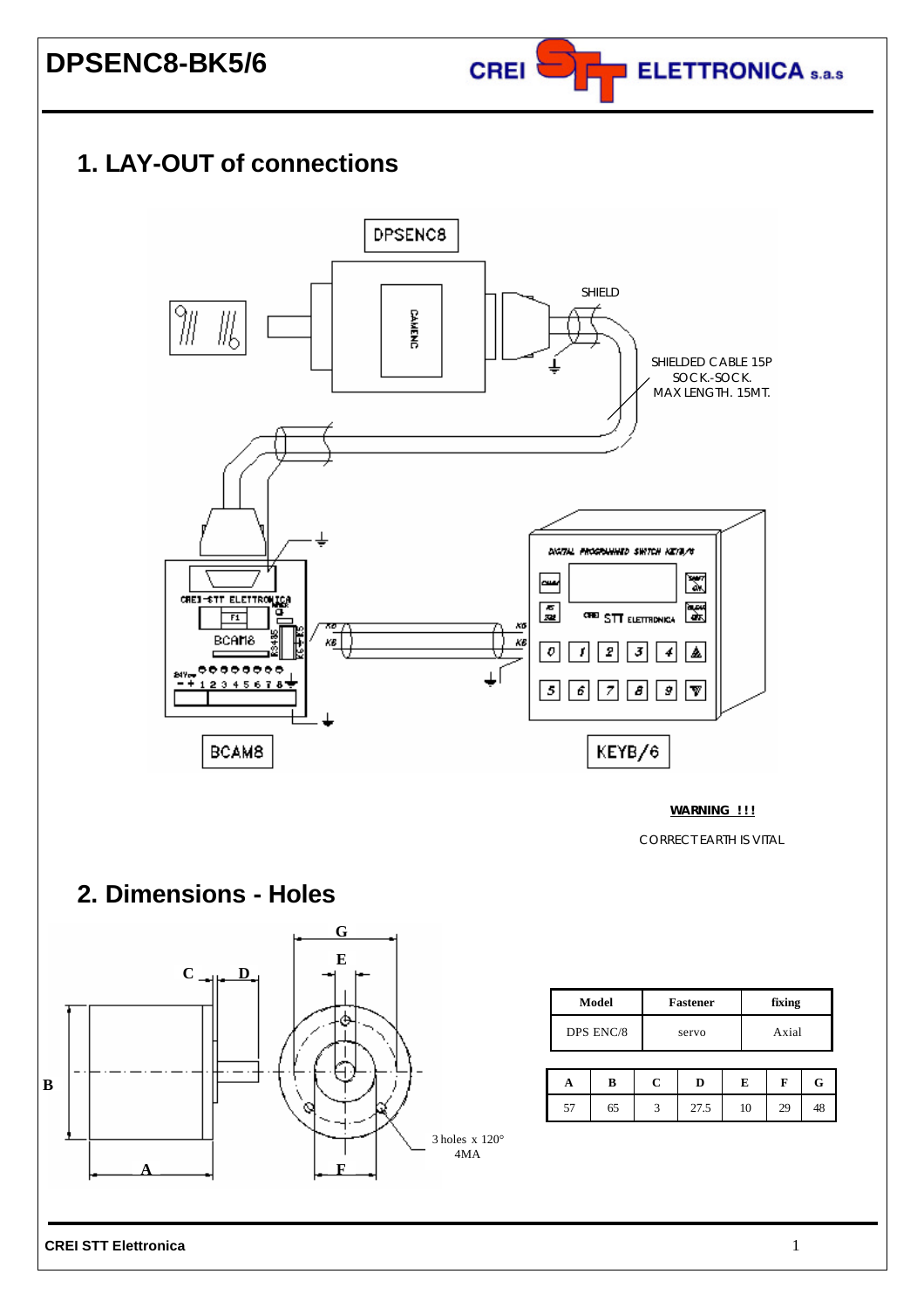

## **3. DATA PROGRAMMING**